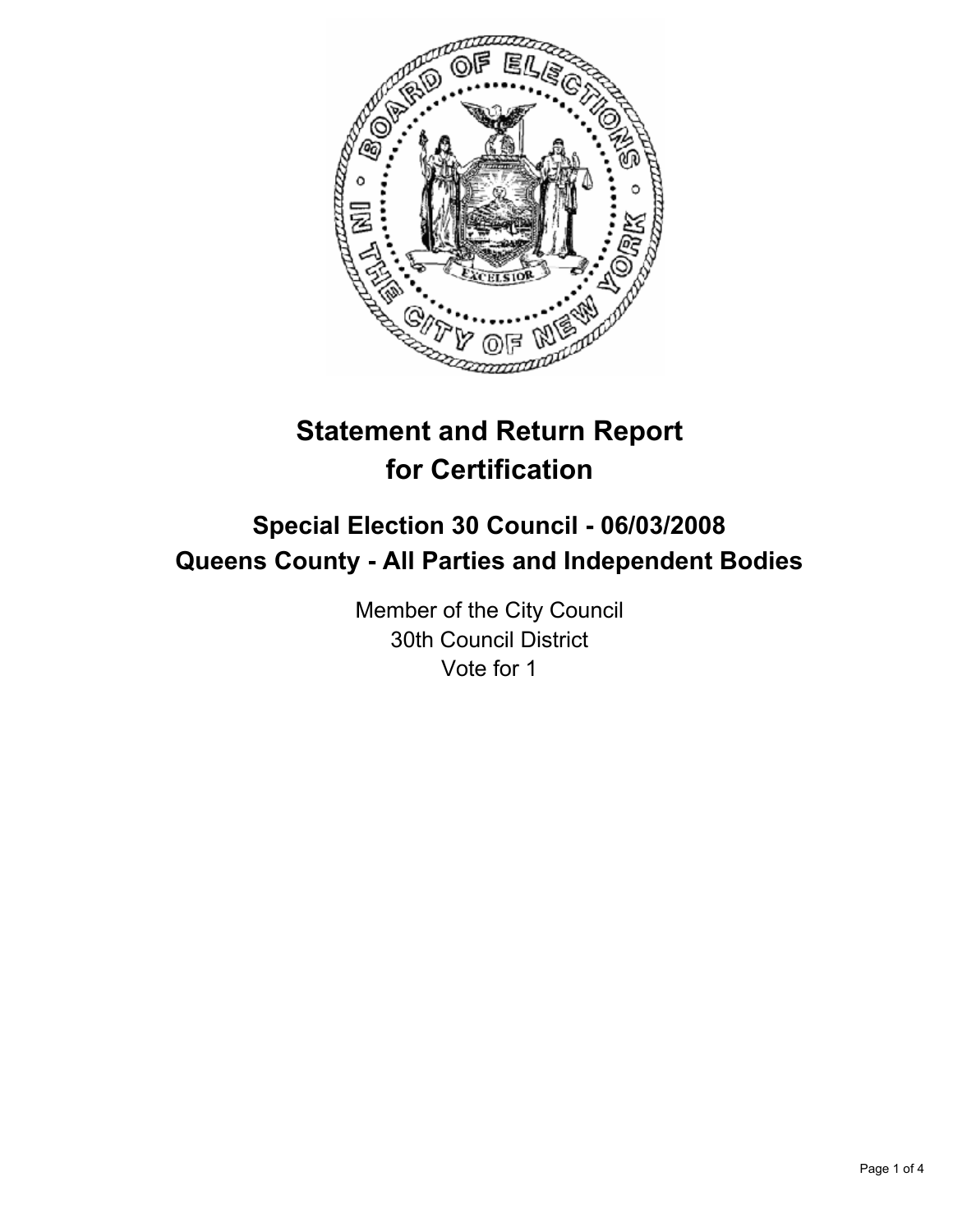

## **Assembly District 25**

| PUBLIC COUNTER                        |  |
|---------------------------------------|--|
| <b>EMERGENCY</b>                      |  |
| ABSENTEE/MILITARY                     |  |
| <b>AFFIDAVIT</b>                      |  |
| <b>Total Ballots</b>                  |  |
| ANTHONY COMO (PEOPLE FIRST)           |  |
| THOMAS V OGNIBENE (EXPERIENCE COUNTS) |  |
| ELIZABETH S CROWLEY (SCHOOLS FIRST)   |  |
| CHARLES J OBER (COMMUNITY FIRST)      |  |
| <b>Total Votes</b>                    |  |

## **Assembly District 27**

| <b>PUBLIC COUNTER</b>                 | 300 |
|---------------------------------------|-----|
| <b>EMERGENCY</b>                      |     |
| ABSENTEE/MILITARY                     | 8   |
| AFFIDAVIT                             |     |
| <b>Total Ballots</b>                  | 311 |
| ANTHONY COMO (PEOPLE FIRST)           | 52  |
| THOMAS V OGNIBENE (EXPERIENCE COUNTS) | 79  |
| ELIZABETH S CROWLEY (SCHOOLS FIRST)   | 115 |
| CHARLES J OBER (COMMUNITY FIRST)      | 65  |
| <b>Total Votes</b>                    | 311 |

#### **Assembly District 28**

| <b>PUBLIC COUNTER</b>                 | 2,481 |
|---------------------------------------|-------|
| <b>EMERGENCY</b>                      | 3     |
| ABSENTEE/MILITARY                     | 54    |
| AFFIDAVIT                             | 18    |
| <b>Total Ballots</b>                  | 2,556 |
| ANTHONY COMO (PEOPLE FIRST)           | 803   |
| THOMAS V OGNIBENE (EXPERIENCE COUNTS) | 866   |
| ELIZABETH S CROWLEY (SCHOOLS FIRST)   | 673   |
| CHARLES J OBER (COMMUNITY FIRST)      | 206   |
| <b>Total Votes</b>                    | 2,548 |
| Unrecorded                            | 8     |

## **Assembly District 30**

| <b>PUBLIC COUNTER</b>                 | 2,000 |
|---------------------------------------|-------|
| <b>EMERGENCY</b>                      |       |
| ABSENTEE/MILITARY                     | 67    |
| AFFIDAVIT                             | 6     |
| <b>Total Ballots</b>                  | 2,073 |
| ANTHONY COMO (PEOPLE FIRST)           | 612   |
| THOMAS V OGNIBENE (EXPERIENCE COUNTS) | 557   |
| ELIZABETH S CROWLEY (SCHOOLS FIRST)   | 728   |
| CHARLES J OBER (COMMUNITY FIRST)      | 160   |
| <b>Total Votes</b>                    | 2,057 |
| Unrecorded                            | 16    |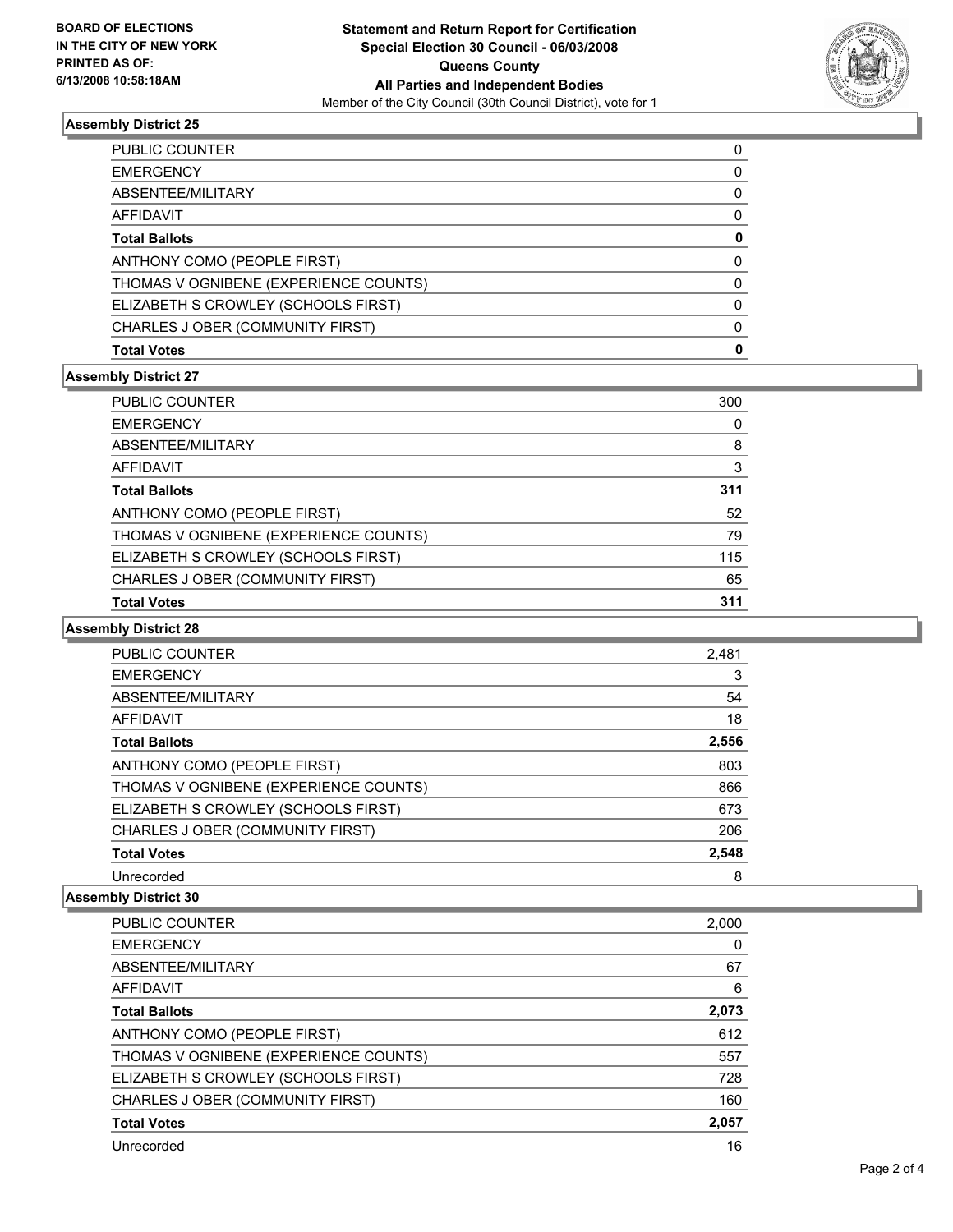

## **Assembly District 34**

| PUBLIC COUNTER                        | 16 |
|---------------------------------------|----|
| <b>EMERGENCY</b>                      |    |
| ABSENTEE/MILITARY                     |    |
| AFFIDAVIT                             |    |
| <b>Total Ballots</b>                  | 16 |
| ANTHONY COMO (PEOPLE FIRST)           | 8  |
| THOMAS V OGNIBENE (EXPERIENCE COUNTS) |    |
| ELIZABETH S CROWLEY (SCHOOLS FIRST)   |    |
| CHARLES J OBER (COMMUNITY FIRST)      |    |
| <b>Total Votes</b>                    | 16 |

## **Assembly District 37**

| CHARLES J OBER (COMMUNITY FIRST)      | 59  |
|---------------------------------------|-----|
| ELIZABETH S CROWLEY (SCHOOLS FIRST)   | 116 |
| THOMAS V OGNIBENE (EXPERIENCE COUNTS) | 79  |
| ANTHONY COMO (PEOPLE FIRST)           | 169 |
| <b>Total Ballots</b>                  | 423 |
| AFFIDAVIT                             |     |
| ABSENTEE/MILITARY                     | 21  |
| <b>EMERGENCY</b>                      |     |
| <b>PUBLIC COUNTER</b>                 | 401 |

#### **Assembly District 38**

| <b>PUBLIC COUNTER</b>                 | 2,292 |
|---------------------------------------|-------|
| <b>EMERGENCY</b>                      |       |
| ABSENTEE/MILITARY                     | 71    |
| AFFIDAVIT                             | 9     |
| <b>Total Ballots</b>                  | 2,372 |
| ANTHONY COMO (PEOPLE FIRST)           | 798   |
| THOMAS V OGNIBENE (EXPERIENCE COUNTS) | 528   |
| ELIZABETH S CROWLEY (SCHOOLS FIRST)   | 762   |
| CHARLES J OBER (COMMUNITY FIRST)      | 276   |
| <b>Total Votes</b>                    | 2,364 |
| Unrecorded                            | 8     |